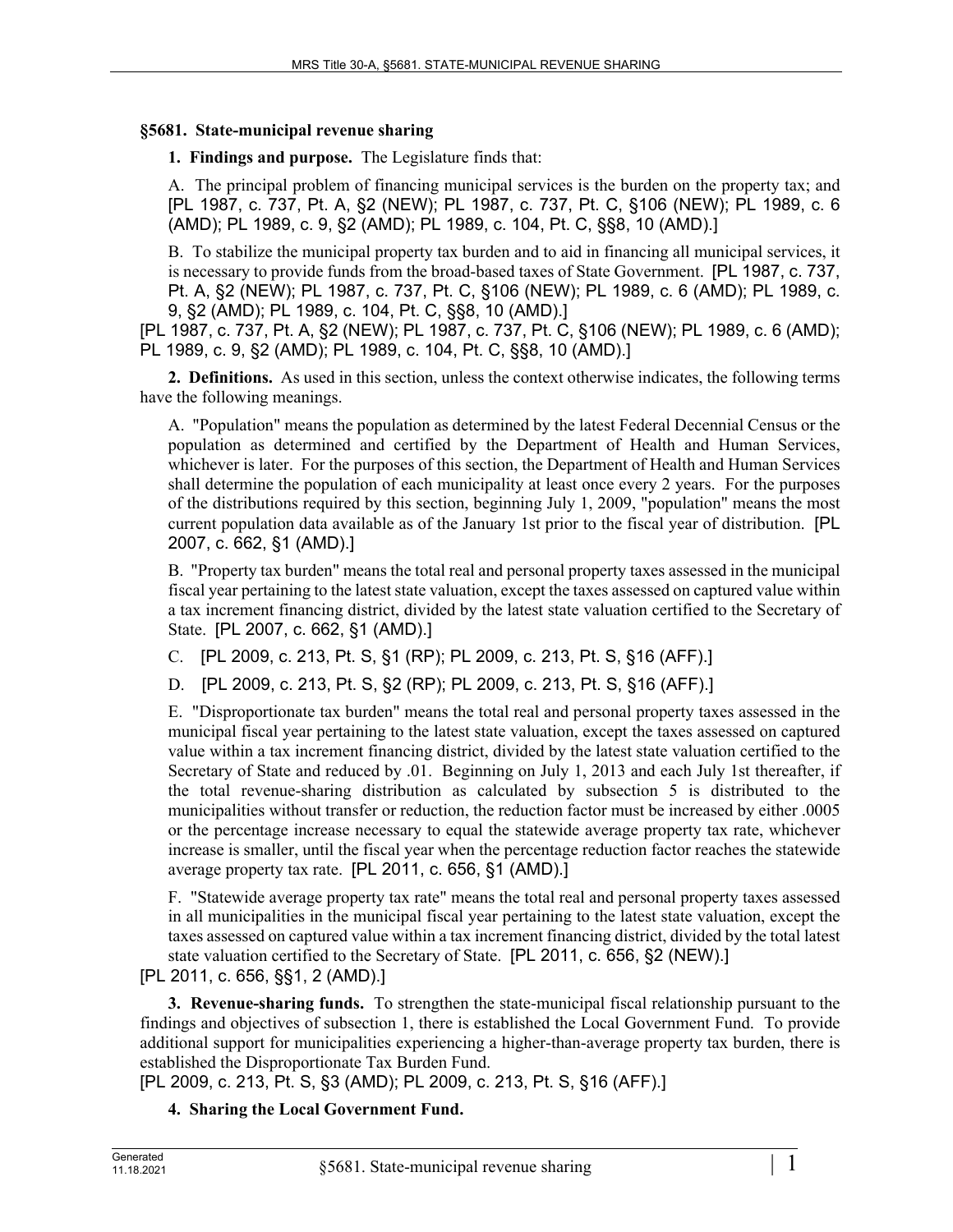[PL 1999, c. 731, Pt. U, §3 (RP).]

**4-A. Distribution of Local Government Fund.** The Treasurer of State shall transfer the balance in the Local Government Fund on the 20th day of each month. Money in the Local Government Fund must be distributed to each municipality in proportion to the product of the population of the municipality multiplied by the property tax burden of the municipality. [PL 1999, c. 731, Pt. U, §4 (NEW).]

**4-B. Distribution of Disproportionate Tax Burden Fund.** The Treasurer of State shall transfer the balance in the Disproportionate Tax Burden Fund on the 20th day of each month. Money in the Disproportionate Tax Burden Fund must be distributed to each municipality in proportion to the product of the population of the municipality multiplied by the disproportionate tax burden of the municipality. [PL 1999, c. 731, Pt. U, §4 (NEW).]

**5. Transfers to funds.** No later than the 10th day of each month, the State Controller shall transfer to the Local Government Fund 5% of the receipts during the previous month from the taxes imposed under Title 36, Parts 3 and 8, and Title 36, section 2552, subsection 1, paragraphs A to F and L, and credited to the General Fund without any reduction, except that for fiscal years 2015-16, 2016-17, 2017- 18 and 2018-19 the amount transferred is 2%, for fiscal year 2019‑20 the amount transferred is 3%, for fiscal year 2020‑21 the amount transferred is 3.75% and for fiscal year 2021-22 the amount transferred is 4.5% of the receipts during the previous month from the taxes imposed under Title 36, Parts 3 and 8, and Title 36, section 2552, subsection 1, paragraphs A to F and L, and credited to the General Fund without any reduction, and except that the postage, state cost allocation program and programming costs of administering state-municipal revenue sharing may be paid by the Local Government Fund. A percentage share of the amounts transferred to the Local Government Fund each month must be transferred to the Disproportionate Tax Burden Fund and distributed pursuant to subsection 4‑B as follows:

- A. [PL 2009, c. 213, Pt. S, §4 (RP); PL 2009, c. 213, Pt. S, §16 (AFF).]
- B. [PL 2009, c. 213, Pt. S, §4 (RP); PL 2009, c. 213, Pt. S, §16 (AFF).]

C. For months beginning on or after July 1, 2009 but before July 1, 2010, 15%; [PL 2009, c. 213, Pt. S, §4 (NEW); PL 2009, c. 213, Pt. S, §16 (AFF).]

D. For months beginning on or after July 1, 2010 but before July 1, 2011, 16%; [PL 2009, c. 213, Pt. S, §4 (NEW); PL 2009, c. 213, Pt. S, §16 (AFF).]

E. For months beginning on or after July 1, 2011 but before July 1, 2012, 17%; [PL 2009, c. 213, Pt. S, §4 (NEW); PL 2009, c. 213, Pt. S, §16 (AFF).]

F. For months beginning on or after July 1, 2012 but before July 1, 2013, 18%; [PL 2009, c. 213, Pt. S, §4 (NEW); PL 2009, c. 213, Pt. S, §16 (AFF).]

G. For months beginning on or after July 1, 2013 but before July 1, 2014, 19%; and [PL 2009, c. 213, Pt. S, §4 (NEW); PL 2009, c. 213, Pt. S, §16 (AFF).]

H. For months beginning on or after July 1, 2014, 20%. [PL 2009, c. 213, Pt. S, §4 (NEW); PL 2009, c. 213, Pt. S, §16 (AFF).]

[PL 2021, c. 398, Pt. G, §1 (AMD).]

## **5-A. Temporary exception.**

[PL 1995, c. 665, Pt. E, §1 (NEW); MRSA T. 30-A §5681, sub-§5-A (RP).]

**5-B. Fund for the Efficient Delivery of Local and Regional Services.**  [PL 2009, c. 213, Pt. S, §5 (RP); PL 2009, c. 213, Pt. S, §16 (AFF).]

**5-C. Transfers to General Fund.** For the months beginning on or after July 1, 2009, \$25,383,491 in fiscal year 2009-10, \$38,145,323 in fiscal year 2010-11, \$40,350,638 in fiscal year 2011-12,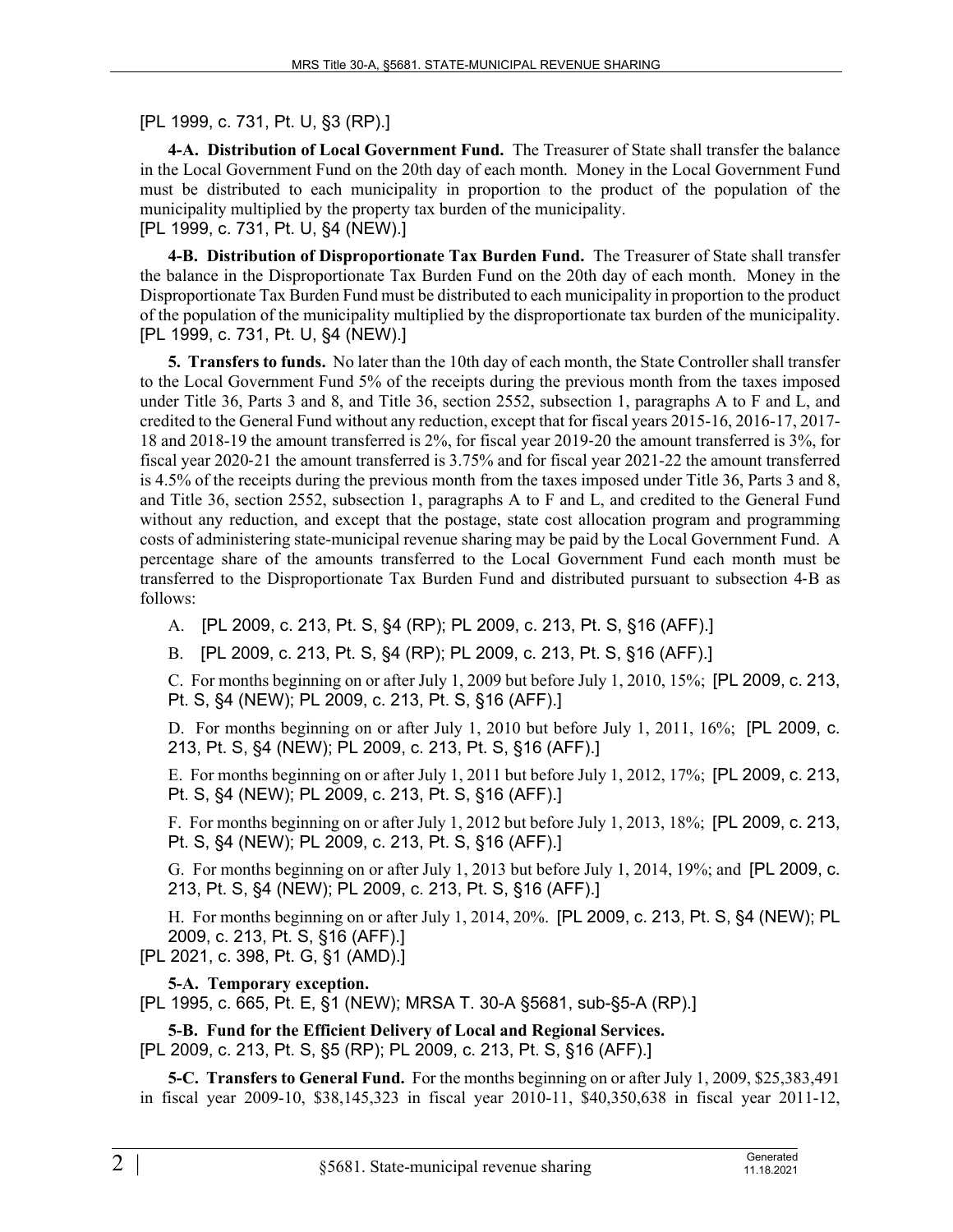\$44,267,343 in fiscal year 2012-13, \$73,306,246 in fiscal year 2013-14 and \$85,949,391 in fiscal year 2014-15 from the total transfers pursuant to subsection 5 must be transferred to General Fund undedicated revenue. The amounts transferred to General Fund undedicated revenue each fiscal year pursuant to this subsection must be deducted from the distributions required by subsections 4‑A and 4‑B based on the percentage share of the transfers to the Local Government Fund pursuant to subsection 5. The reductions in this subsection must be allocated to each month proportionately based on the budgeted monthly transfers to the Local Government Fund as determined at the beginning of the fiscal year.

[PL 2013, c. 368, Pt. J, §1 (AMD).]

**6. Plantations and unorganized territory.** For purposes of state-municipal revenue sharing, plantations and the unorganized territory shall be treated as if they were municipalities. [PL 1987, c. 737, Pt. A, §2 (NEW); PL 1987, c. 737, Pt. C, §106 (NEW); PL 1989, c. 6 (AMD);

PL 1989, c. 9, §2 (AMD); PL 1989, c. 104, Pt. C, §§8, 10 (AMD).]

**7. Indian territory.** For purposes of state-municipal revenue sharing, the Passamaquoddy Tribe and the Penobscot Nation Indian Territories shall be treated as if they were municipalities. In the absence of a levy of real and personal property taxes in either or both Indian territories, the property tax assessment is computed by multiplying the state valuation for the Indian territory for the period for which revenue sharing is being determined by the most current average equalized property tax rate of all municipalities in the State at that time as determined by the State Tax Assessor. [PL 1989, c. 871, §1 (NEW); PL 1989, c. 871, §22 (AFF).]

**8. Posting of revenue sharing projections.** For the purpose of assisting municipalities in a timely manner in their budget development process and in the determination of their property tax levy limits as required by section 5721‑A, the Treasurer of State shall post no later than April 15th of each year on the Treasurer of State's website the projected revenue sharing distributions as required by this section according to the most recently issued state revenue forecasts issued by the Revenue Forecasting Committee pursuant to Title 5, chapter 151‑B for the subsequent fiscal year beginning on July 1st.

## [PL 2007, c. 662, §2 (NEW).]

## SECTION HISTORY

PL 1987, c. 737, §§A2,C106 (NEW). PL 1989, c. 6 (AMD). PL 1989, c. 9, §2 (AMD). PL 1989, c. 104, §§C8,10 (AMD). PL 1989, c. 871, §§1,22 (AMD). PL 1991, c. 780, §Q1 (AMD). PL 1995, c. 665, §E1 (AMD). PL 1995, c. 665, §E4 (AFF). PL 1999, c. 528, §1 (AMD). PL 1999, c. 731, §§U1-5 (AMD). PL 2001, c. 439, §OO1 (AMD). PL 2001, c. 559, §G1 (AMD). PL 2001, c. 714, §Y1 (AMD). IB 2003, c. 2, §§2,3 (AMD). PL 2003, c. 20, §W1 (AMD). PL 2003, c. 174, §1 (AMD). PL 2003, c. 673, §V5 (AMD). PL 2003, c. 673, §V29 (AFF). PL 2003, c. 689, §B6 (REV). PL 2005, c. 2, §§G1,H1 (AMD). PL 2005, c. 2, §G2 (AFF). PL 2005, c. 12, §E1 (AMD). PL 2005, c. 266, §1 (AMD). PL 2007, c. 240, Pt. NNN, §1 (AMD). PL 2007, c. 240, Pt. S, §§1, 2 (AMD). PL 2007, c. 437, §1 (AMD). PL 2007, c. 437, §22 (AFF). PL 2007, c. 662, §§1, 2 (AMD). PL 2009, c. 213, Pt. S, §§1-6 (AMD). PL 2009, c. 213, Pt. S, §16 (AFF). PL 2009, c. 462, Pt. E, §1 (AMD). PL 2009, c. 571, Pt. JJ, §1 (AMD). PL 2011, c. 1, Pt. N, §1 (AMD). PL 2011, c. 380, Pt. I, §1 (AMD). PL 2011, c. 656, §§1, 2 (AMD). PL 2013, c. 368, Pt. J, §1 (AMD). PL 2015, c. 267, Pt. K, §1 (AMD). PL 2019, c. 343, Pt. H, §1 (AMD). PL 2021, c. 29, Pt. F, §1 (AMD). PL 2021, c. 398, Pt. G, §1 (AMD).

The State of Maine claims a copyright in its codified statutes. If you intend to republish this material, we require that you include the following disclaimer in your publication:

*All copyrights and other rights to statutory text are reserved by the State of Maine. The text included in this publication reflects changes made through the First Special Session of the 130th Maine Legislature and is current through October 31, 2021. The text*